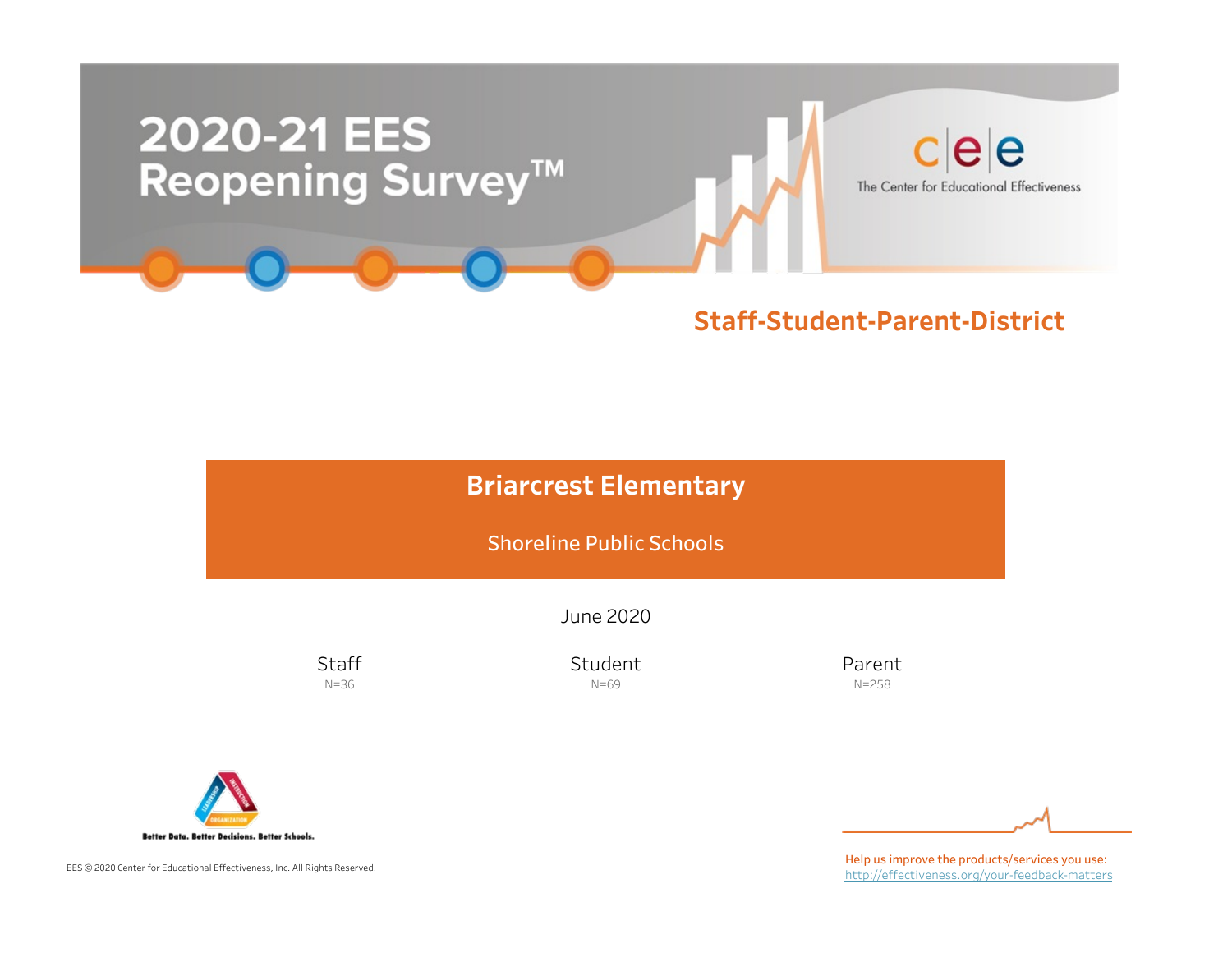## **O** Safe and Supportive Learning Environment Briarcrest Elementary

## What is the most pressing need for you and your child this Fall?

|                                      |         | Ranked 1st |     | Ranked 2nd Ranked 3rd | Ranked 4th | Ranked 5th |
|--------------------------------------|---------|------------|-----|-----------------------|------------|------------|
| In-person, teacher-lead instruction  | Student | 39%        | 14% | 11%                   | 11%        | 4%         |
|                                      | Parent  | 56%        | 14% | 8%                    | 3%         | 4%         |
| Being with adults that care about me | Student | 8%         | 17% | 23%                   | 3%         | 30%        |
| Emotional support / counseling       | Parent  | 4%         | 15% | 20%                   | 15%        | 31%        |
| Being with my friends                | Student | 27%        | 27% | 20%                   | 6%         | 3%         |
| Socialization with other students    | Parent  | 24%        | 42% | 13%                   | 7%         | 2%         |
| Elective classes (art, music, etc.)  | Student | 4%         | 15% | 13%                   | 39%        | 10%        |
|                                      | Parent  | 2%         | 8%  | 27%                   | 35%        | 14%        |
| Athletics and activities             | Student | 4%         | 10% | 15%                   | 20%        | 34%        |
|                                      | Parent  | 2%         | 8%  | 19%                   | 25%        | 34%        |

Percent of Respondents

0% 100% 100% 100% 100%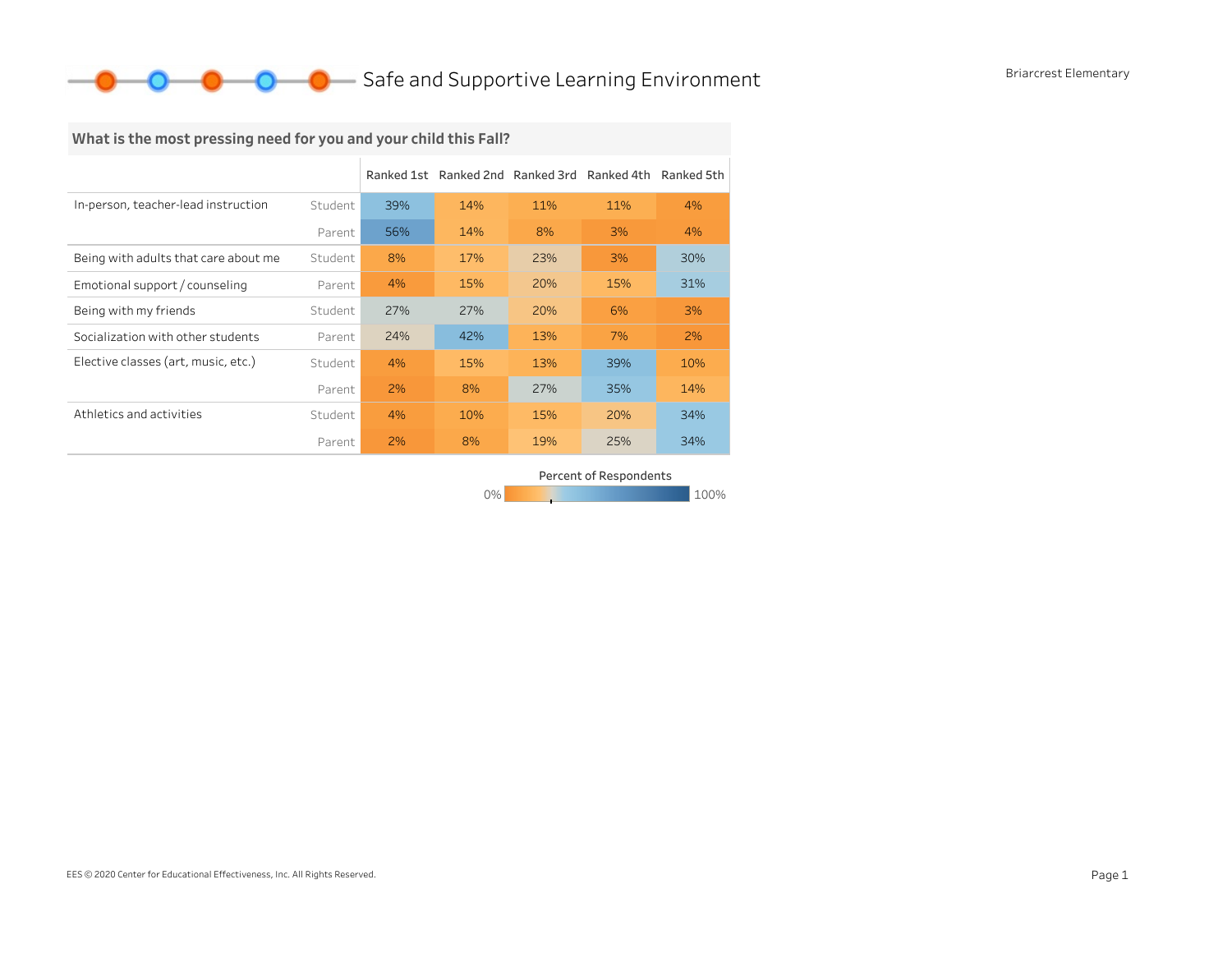

#### What is most needed for staff and students to return to in-person school?

Total Needed/Not Needed

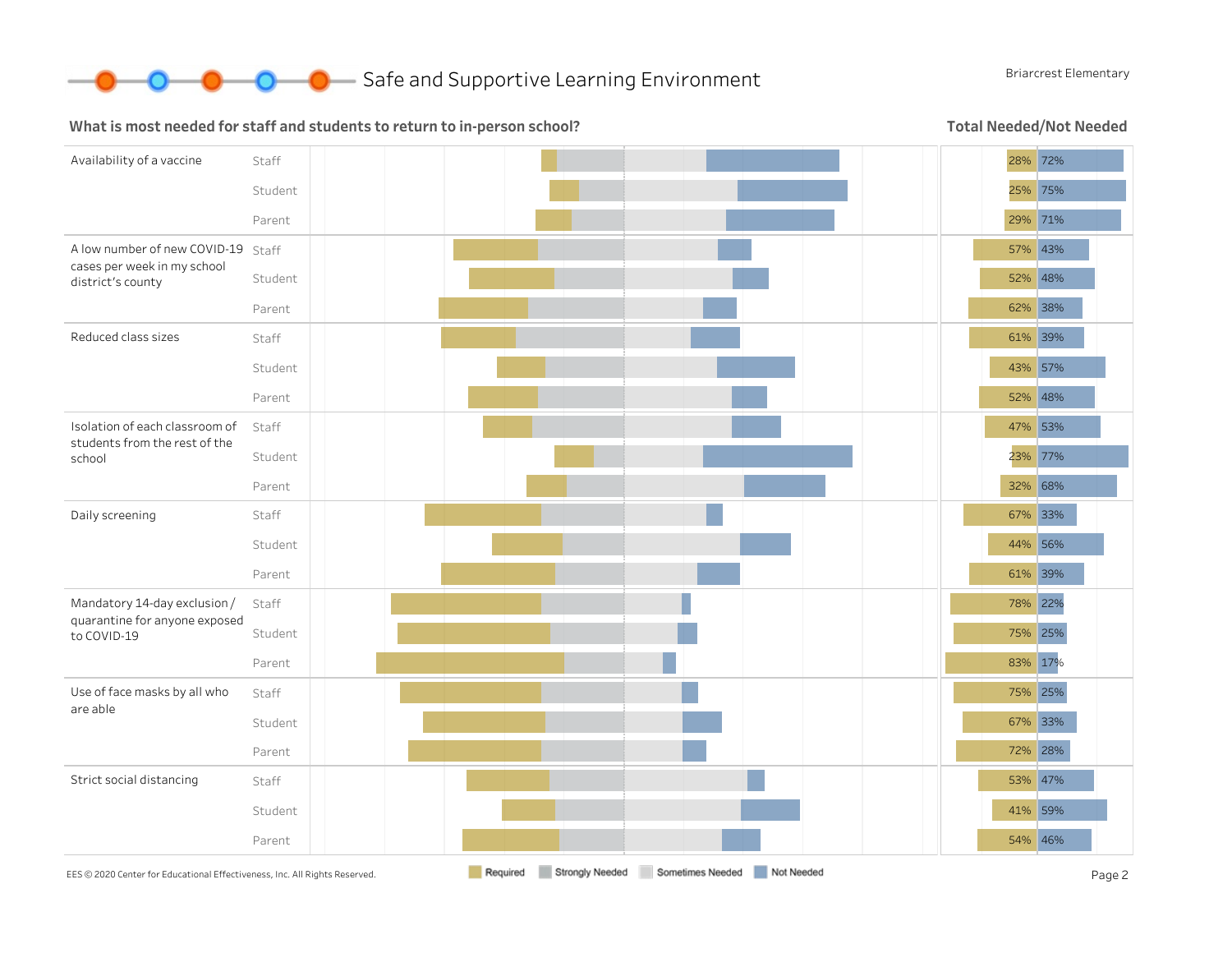

#### What is the greatest concern about returning to school?

Total Concerned/Not Concerned

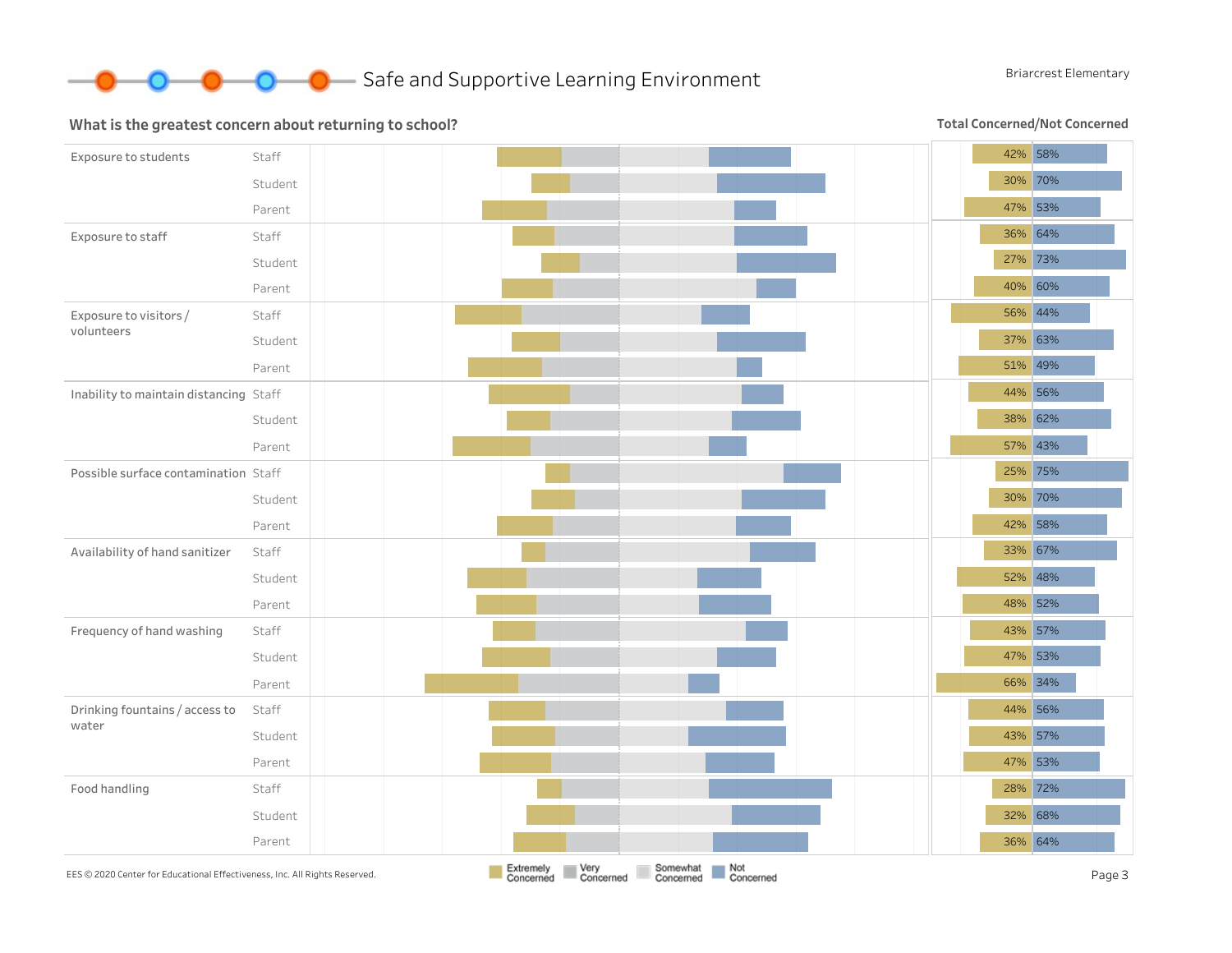### **O** Teaching and Learning: Time Management Briarcrest Elementary

What helped with time management during distance learning? Blue represents highest responses.

|                                                                        | <b>Staff</b>   | Student     | Parent |
|------------------------------------------------------------------------|----------------|-------------|--------|
| Call or text due date reminder                                         | 7              |             | 9      |
| Call or text general check in                                          | 4              | 5           | 19     |
| Daily learning plan provided by teacher                                | $\mathbf 1$    | 11          | 47     |
| Email due date reminder                                                | 13             | 3           | 40     |
| Email general check in                                                 | 13             | 7           | 60     |
| Email virtual meeting reminder                                         | 19             | 14          | 85     |
| Having a single contact person from school                             | $\overline{c}$ | $\mathbf 1$ | 27     |
| Learning Management Systems (i.e. Google<br>Classroom, Canvas, SeeSaw) | 18             | 38          | 145    |
| My own digital calendar                                                | 15             | 14          | 66     |
| My own paper calendar                                                  | 15             | 12          | 58     |
| Other                                                                  | $\overline{4}$ | 11          | 24     |
| Regular email from teacher                                             | 7              | 23          | 137    |
| Weekly learning plan provided by teacher                               | 12             | 35          | 177    |

#### Were daily/weekly routines provided and received?



EES©2020CenterforEducationalEffectiveness,Inc.AllRightsReserved. Page4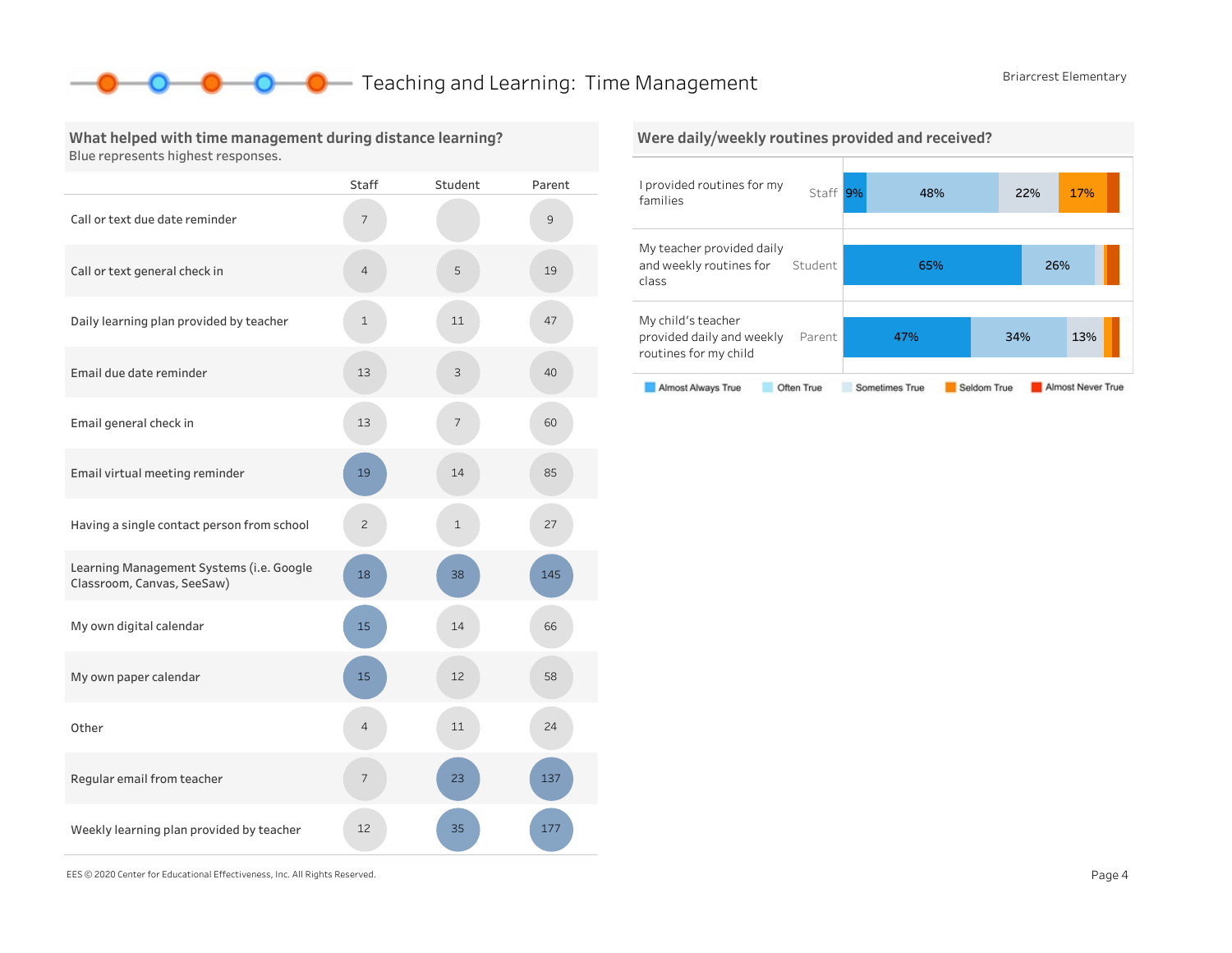## **O** Teaching and Learning: Learning Tools Briarcrest Elementary



What Learning Tools worked well? Blue represents highest responses.

|                                                                        | Staff          | Student         | Parent         | <b>Staff</b>   |
|------------------------------------------------------------------------|----------------|-----------------|----------------|----------------|
| Daily learning plan provided by teacher                                | $\mathbf{1}$   | 8               | 54             | $\overline{3}$ |
| Email                                                                  | 10             | $7\overline{ }$ | 30             |                |
| <b>Learning Games</b>                                                  | 3              | 12              | 63             | $\overline{c}$ |
| Learning Management Systems (i.e. Google<br>Classroom, Canvas, SeeSaw) | 11             | 22              | 127            | $\mathbf 1$    |
| Learning Software (i.e. Bridges, Wonders)                              | 5              | 10              | 35             | $\overline{3}$ |
| Links to various learning tools and activities                         | $\overline{4}$ | 11              | 56             | $\overline{2}$ |
| Online Lessons (i.e. Kahn Academy)                                     | 5              | 20              | 69             | $\mathbf{1}$   |
| Other videos posted by the teacher                                     | $\overline{4}$ | 10              | 46             |                |
| Phone call                                                             | $\overline{4}$ |                 | 6              | 6              |
| Sharing software (i.e. Flipgrid)                                       | $\overline{c}$ | $\overline{c}$  | $\overline{7}$ | 3              |
| Short quizzes                                                          | $\sqrt{2}$     | $\overline{7}$  | 27             | $\mathbf{B}$   |
| Slideshows                                                             | $\overline{4}$ | $\mathcal{G}$   | 16             |                |
| Video Conferencing (i.e. Zoom)                                         | 19             | 33              | 130            | $\mathbf{1}$   |
| Videos created by the teacher                                          | 13             | 24              | 130            | $\mathbf{1}$   |
| Weekly learning plan provided by teacher                               | 13             | 29              | 124            |                |

Were there Learning Tools that did not work well?



What Learning Tools did not work well? Gold represents highest responses.



EES©2020CenterforEducationalEffectiveness,Inc.AllRightsReserved. Page5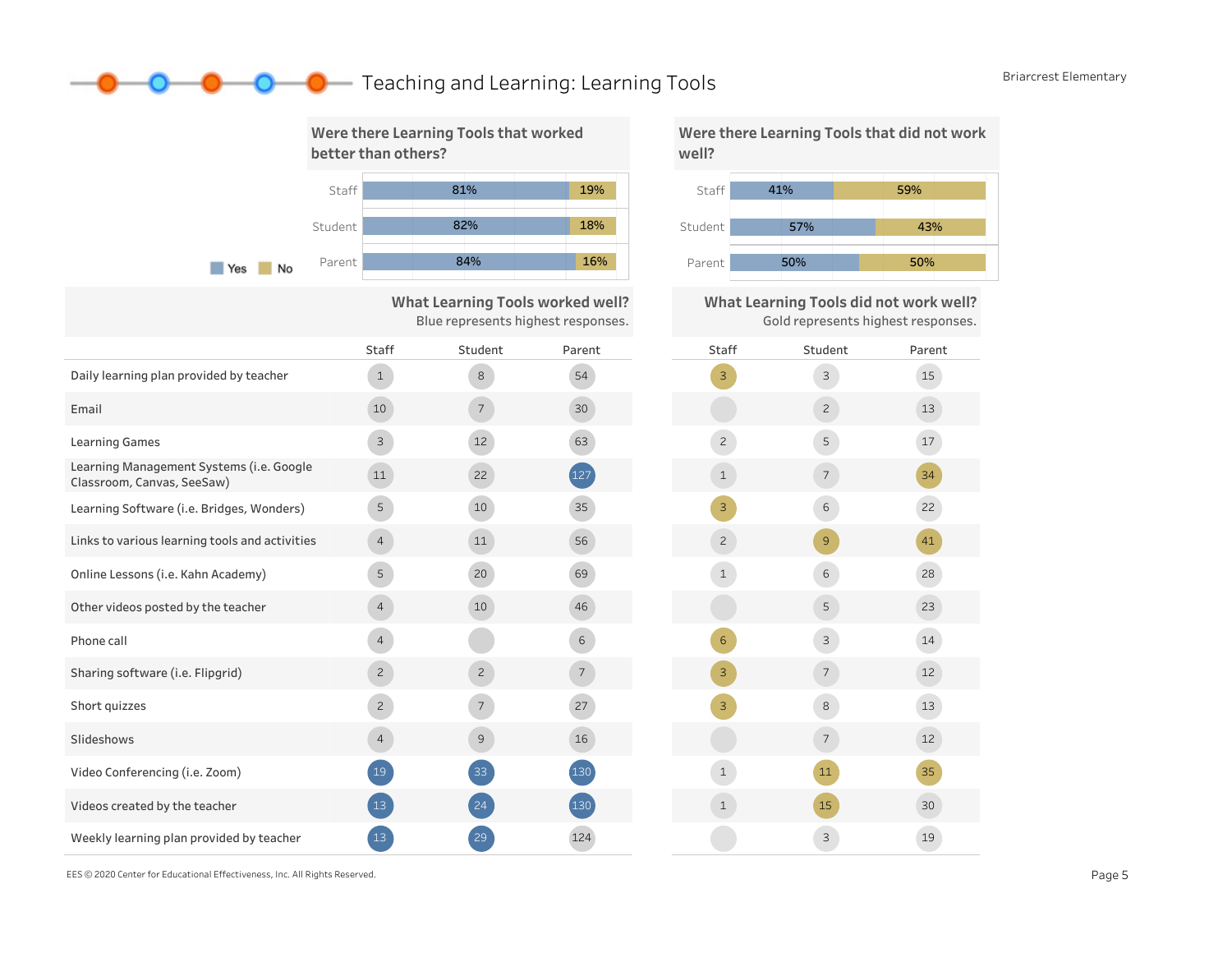## **O** Briarcrest Elementary

#### Did our parents receive the information they needed to support student learning?



#### How effective was our instruction around learning targets?

| I understood the learning<br>goals for my child's<br>lessons       | Parent | 20% | 36% | 28% | 9% 7% |
|--------------------------------------------------------------------|--------|-----|-----|-----|-------|
| I focused on the essential                                         |        |     |     |     |       |
| standards and learning<br>targets from each unit of<br>instruction | Staff  | 39% |     | 48% |       |
|                                                                    |        |     |     |     |       |

Did our parents access teaching videos to support their child's learning







| What were students' perceptions about the amount of school work |  |
|-----------------------------------------------------------------|--|
| assigned?                                                       |  |



Almost Always True Almost Never True Often True Sometimes True Seldom True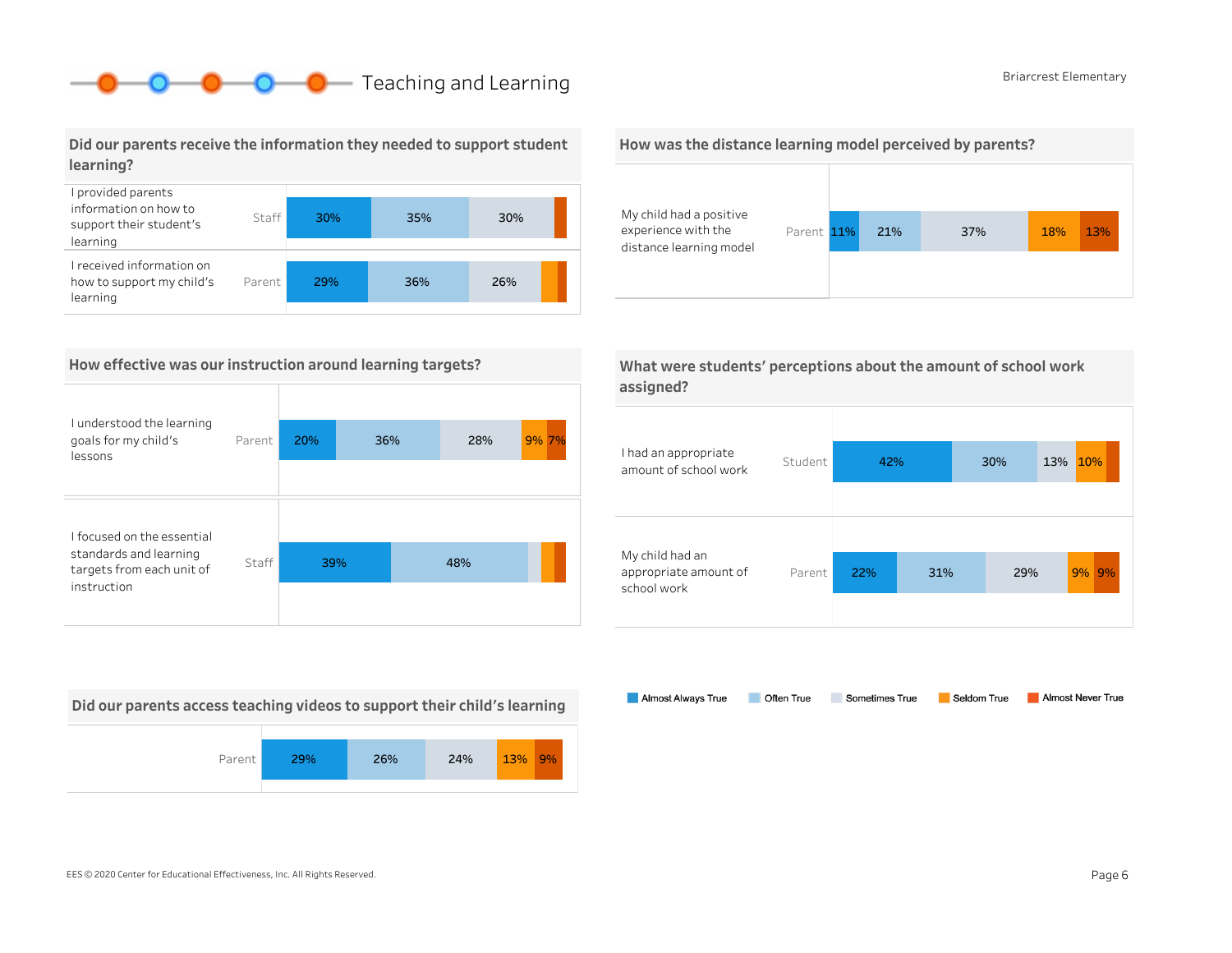## Scheduling and Staffing Briarcrest Elementary

If not all students are able to attend school during the initial reopening, what criteria should be used to select students for in-person learning?

|                              |         | Ranked<br>1st | Ranked<br>2nd | Ranked<br>3rd          | Ranked<br>4th |
|------------------------------|---------|---------------|---------------|------------------------|---------------|
| Age                          | Staff   | 33%           | 33%           | 22%                    | 6%            |
|                              | Student | 20%           | 23%           | 18%                    | 15%           |
|                              | Parent  | 28%           | 20%           | 18%                    | 17%           |
| <b>Instructional Content</b> | Staff   | 8%            | 19%           | 44%                    | 19%           |
|                              | Student | 7%            | 28%           | 25%                    | 15%           |
|                              | Parent  | 10%           | 21%           | 36%                    | 17%           |
| <b>Student Need</b>          | Staff   | 42%           | 36%           | 6%                     | 3%            |
|                              | Student | 44%           | 18%           | 10%                    | 7%            |
|                              | Parent  | 36%           | 31%           | 16%                    | 4%            |
| Choice / Volunteers          | Staff   | 11%           | 6%            | 22%                    | 61%           |
|                              | Student | 10%           | 8%            | 25%                    | 37%           |
|                              | Parent  | 14%           | 15%           | 14%                    | 45%           |
|                              |         |               | 0%            | Percent of Respondents | 100%          |



Whose ability to return to work is dependent on their child attending school full-time?



Who has issues with childcare if an alternative schedule is implemented at the beginning of the year (such as AM only, alternate days)?



EES © 2020 Center for Educational Effectiveness, Inc. All Rights Reserved. **Page 7** Page 7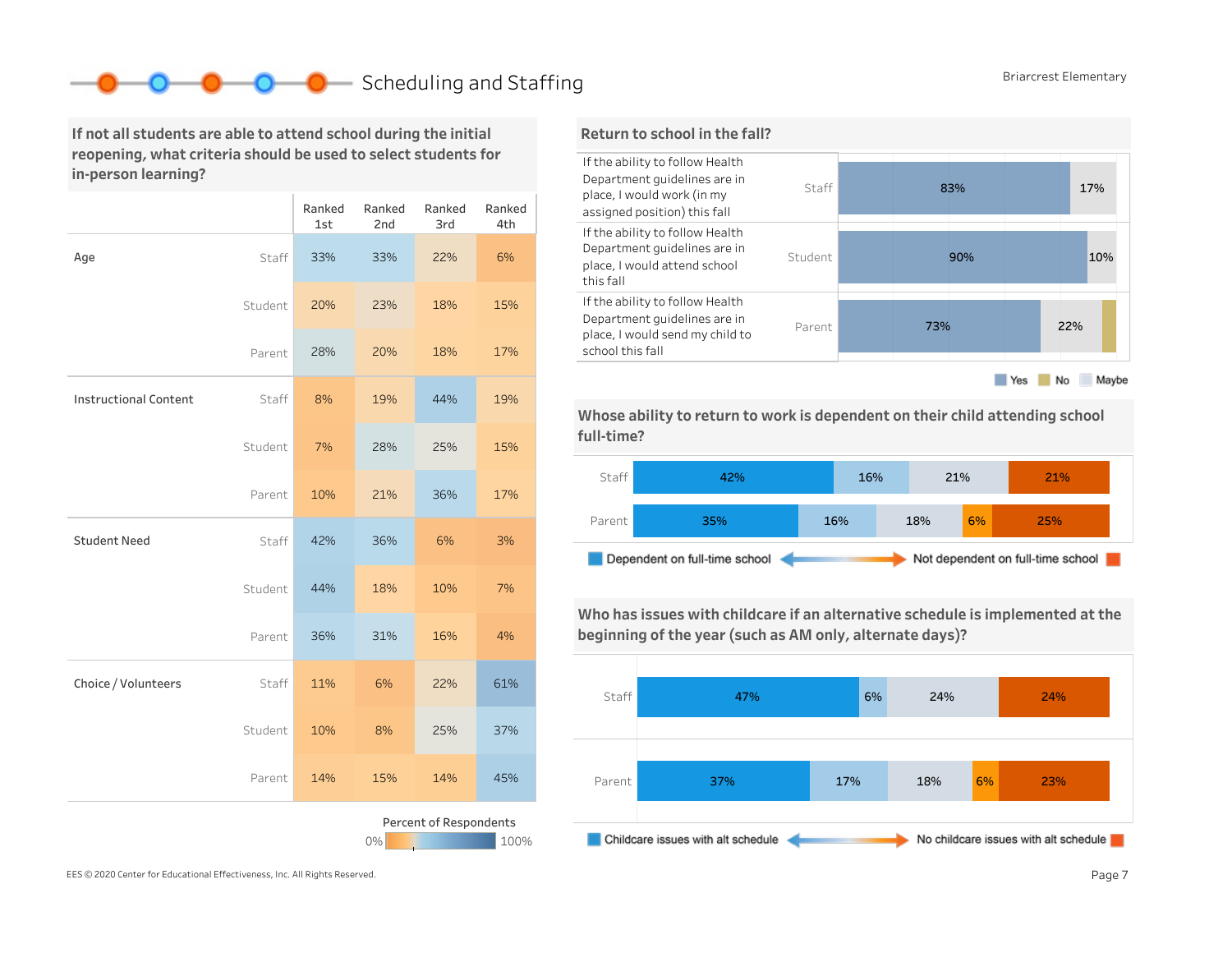**O O O** Transportation and Food Service Briarcrest Elementary



#### What was the school meal experience like for students and parents?

Yes No N/A

#### What percentage of students can get to school without busing?

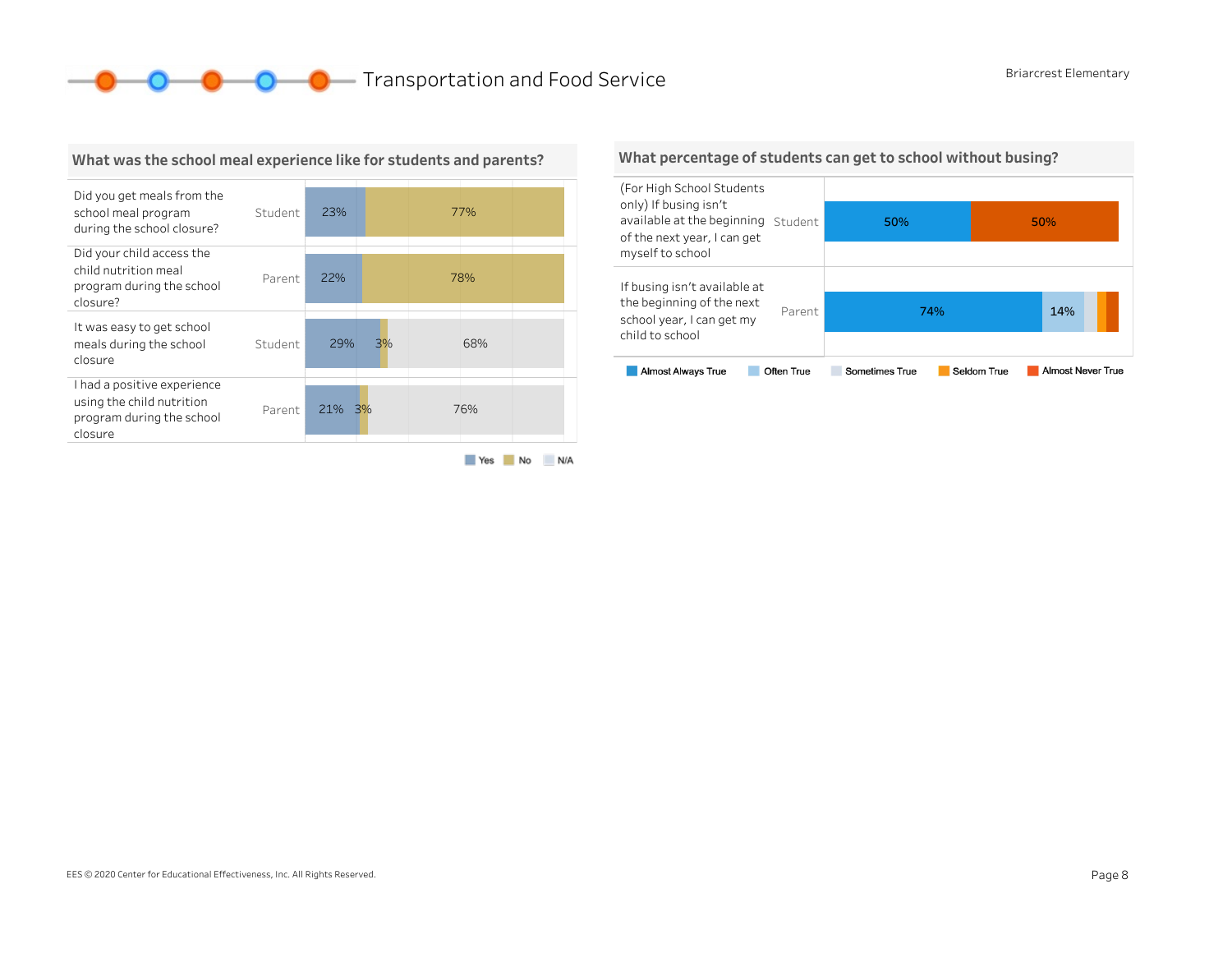### ■ Shoreline Public School Questions Briarcrest Elementary

Do you anticipate your child will need food service support (free/reduced cost meals, weekend food packs)?



Was it easy for you to find your child's assignments?



Are you receiving communication from the school in a language that you understand?



How do you prefer to receive communication from your school or district for general information?

|        | Phone Call | Email | Text Message  |
|--------|------------|-------|---------------|
| Parent | ь          | 206   | $\mathcal{L}$ |

How do you prefer to receive communication from your school or district for class assignments?

|        | <b>Email</b> | Text Messa | US Mail | Social Media | Other |
|--------|--------------|------------|---------|--------------|-------|
| Parent |              |            |         |              |       |



If we have home learning in some form in the fall, what would help students be successful? Blue represents highest responses.





If your child received intervention services, how well did those interventions work to support your child's learning?



How well prepared do you feel students are academically for next school year?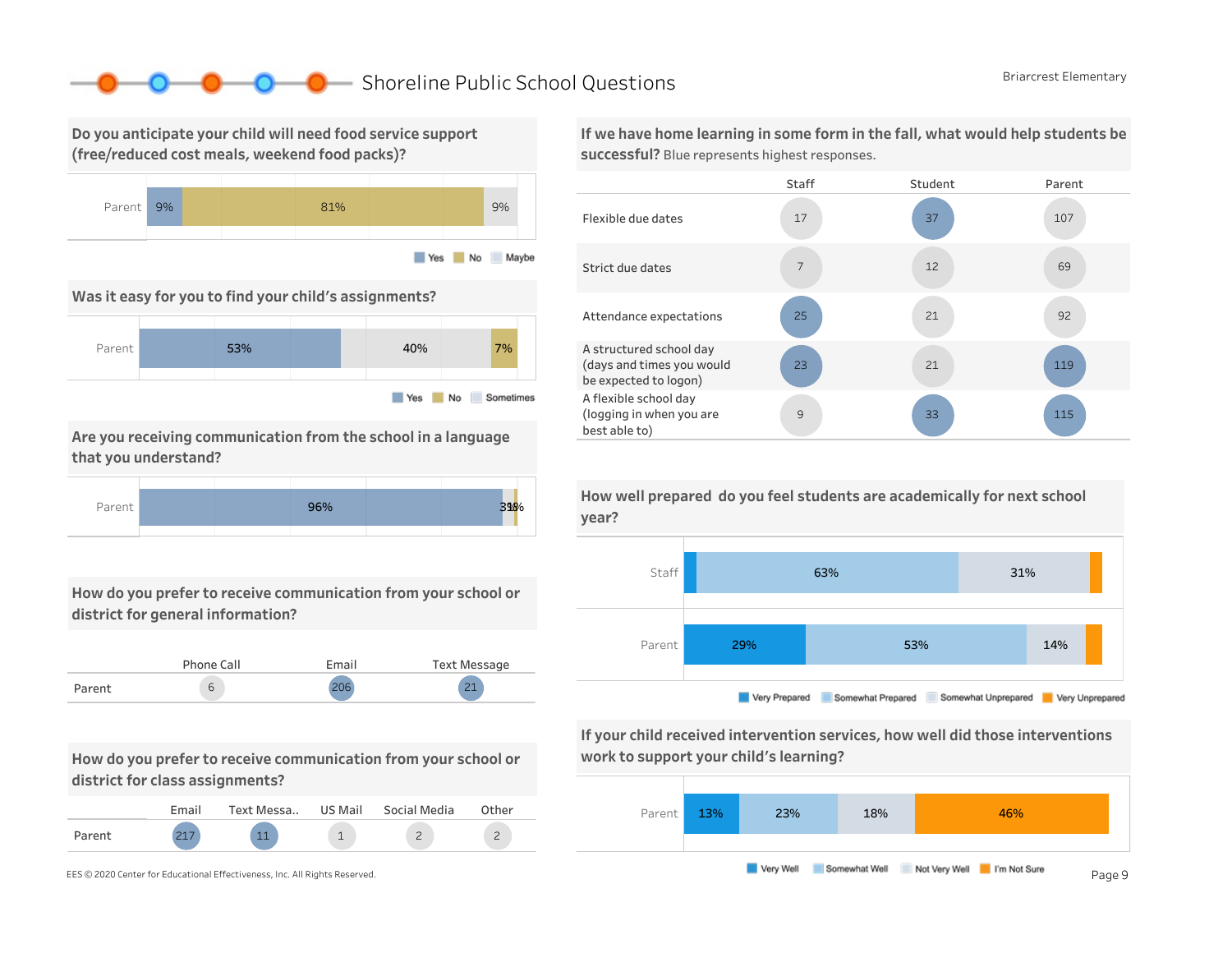### **O** Access and Engagement: Virtual Meetings Briarcrest Elementary



What happened if a student missed a virtual meeting?



Frequency of Virtual Class/Group by Responses Blue represents highest responses.

How did virtual meetings address social emotional learning?

| Almost Always True                                       | Often True | Sometimes True |     | Seldom True |     | Almost Never True |
|----------------------------------------------------------|------------|----------------|-----|-------------|-----|-------------------|
| Virtual contacts help me<br>feel connected to my stud    | Staff      | 31%            |     | 25%         | 41% |                   |
| Virtual contacts help me<br>feel connected to my teac    | Student    |                | 79% |             |     | 20%               |
| Virtual contacts helped my<br>child feel connected to th | Parent     |                |     | 81%         |     | 15%               |
| Virtual contacts help me<br>feel connected to my stud    | Parent     |                | 68% |             | 12% | 21%               |
|                                                          |            |                |     |             | Yes | No<br>N/A         |

#### Staff Student Parent Lessthanonceaweek 1-2times/week 3-4 times/week Everyday 1 2 10 15 187 2 4 1 1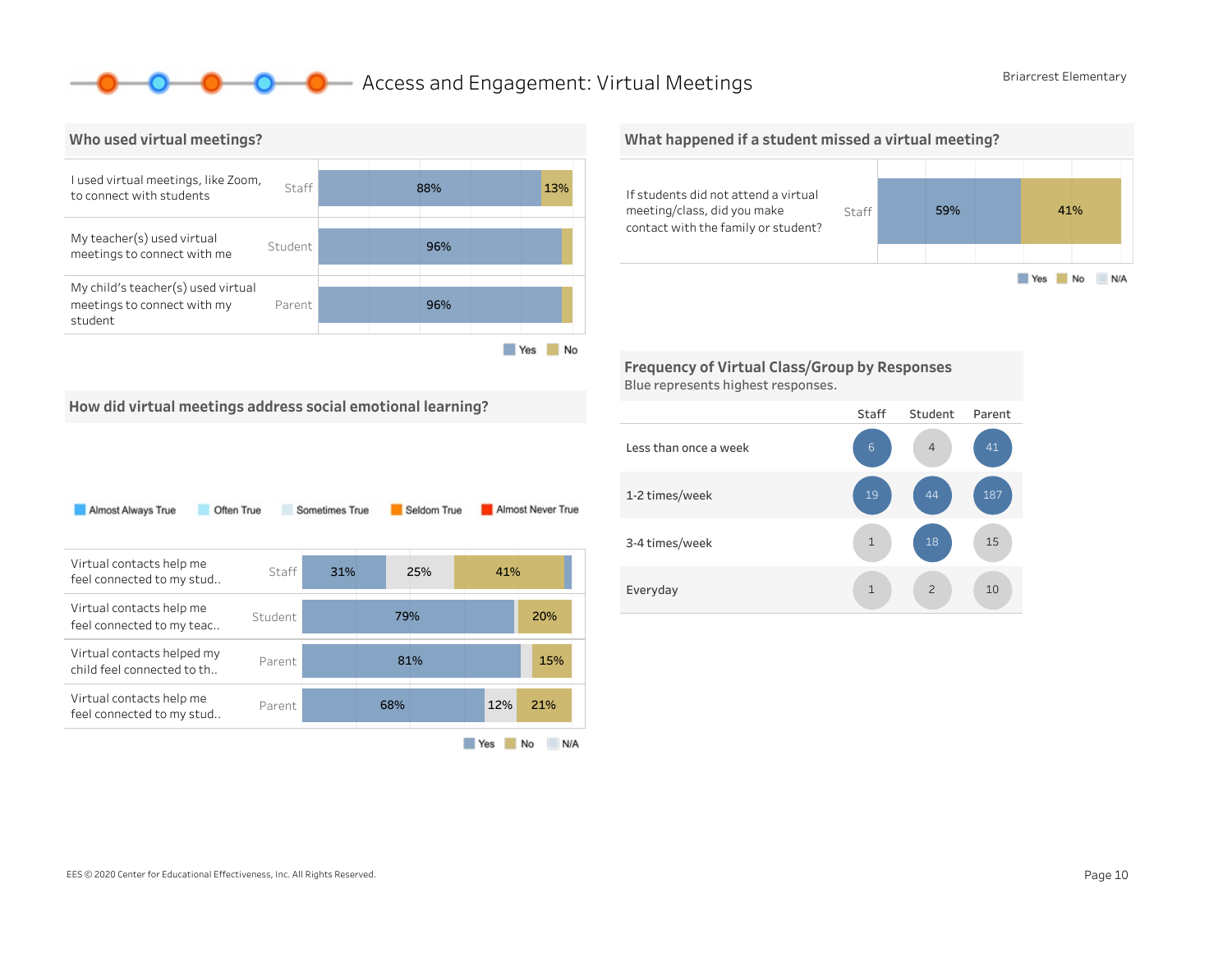# **O O** Access and Engagement Briarcrest Elementary





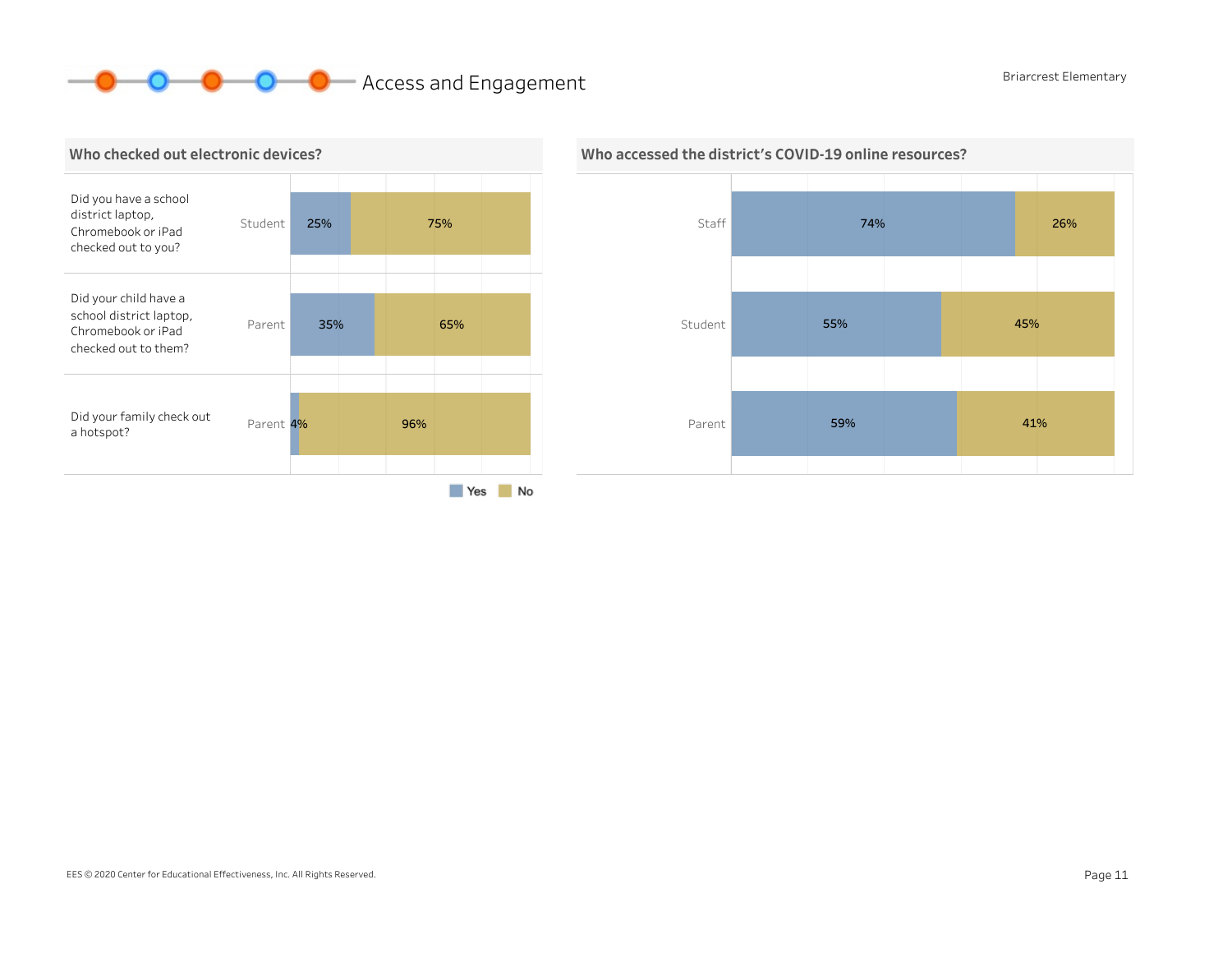## **Staff Demographics** Briarcrest Elementary



| Level                    |  |  |  |
|--------------------------|--|--|--|
|                          |  |  |  |
|                          |  |  |  |
|                          |  |  |  |
| Elementary   36 (100.0%) |  |  |  |
|                          |  |  |  |
|                          |  |  |  |
|                          |  |  |  |
|                          |  |  |  |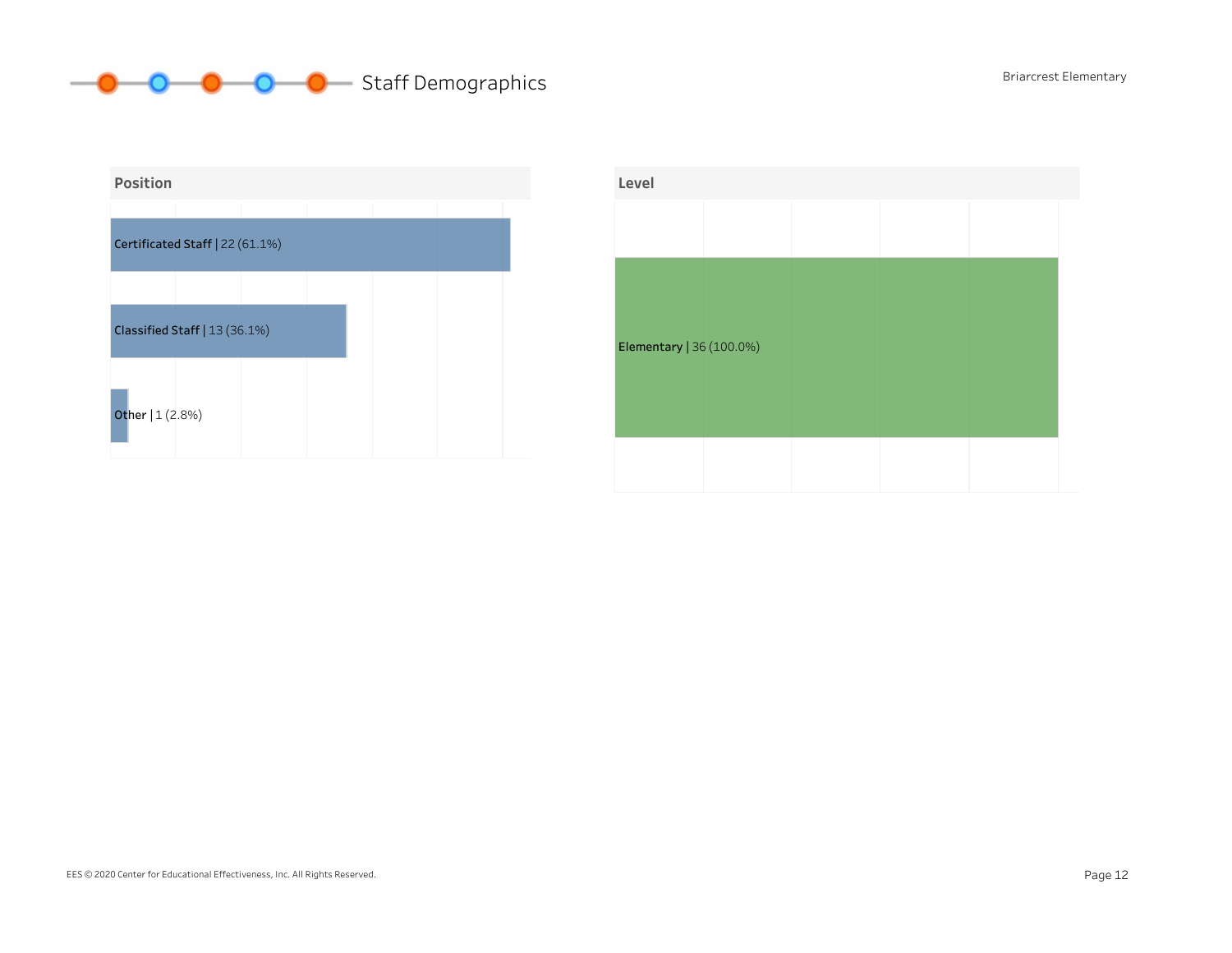## **O** Student Demographics Briarcrest Elementary







What is your primary home language?

| <b>English   60 (87.0%)</b> |  |  |
|-----------------------------|--|--|
| Spanish   3 (4.3%)          |  |  |
| Amharic   2 (2.9%)          |  |  |
| <b>Other</b>   2 (2.9%)     |  |  |
| <b>Chinese</b> $  1(1.4%)$  |  |  |
| Tigrinya   $1(1.4%)$        |  |  |